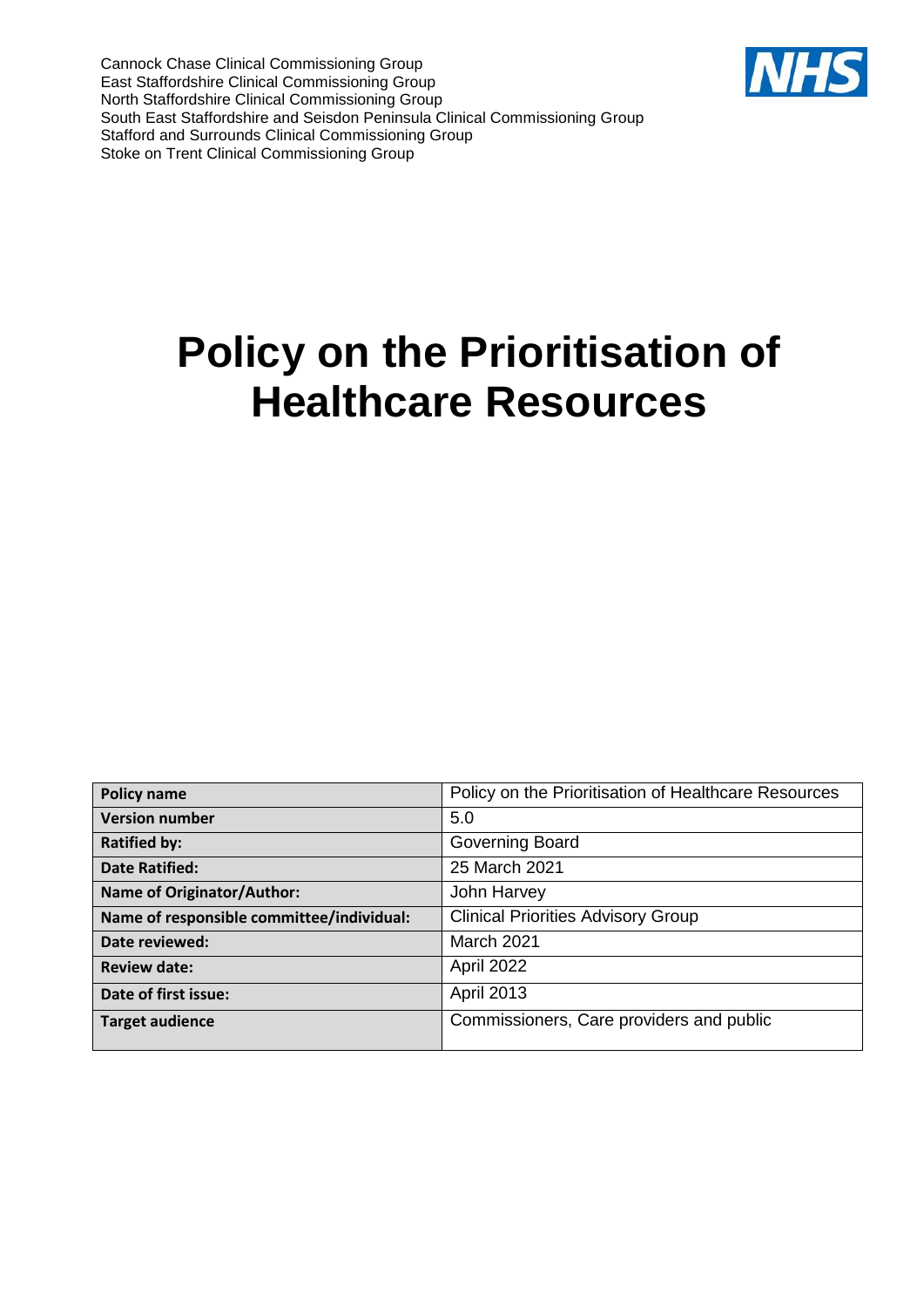# **VERSION CONTROL**

| <b>Version</b> | Date      | <b>Author</b> | <b>Detail of Change</b>               |
|----------------|-----------|---------------|---------------------------------------|
| 2.0            | 10 March  | J Harvey      | Annual review and changes to reflect  |
|                | 2013      |               | CCG structure (North Policy)          |
| 2.1            | 26        | J Harvey      | Annual review and changes to reflect  |
|                | February  |               | introduction of consultation (North   |
|                | 2014      |               | Policy)                               |
| 3.0            | 27 April  | J Harvey      | Review to change in respect of single |
|                | 2016      |               | <b>CPAG for N Staffs and Stoke</b>    |
| 4.0            | 20 May    | J Harvey      | Review to change in respect of single |
|                | 2019      | G Gill        | policy for Staffordshire and Stoke on |
|                |           |               | <b>Trent CCGs</b>                     |
| 4.1            | 10        | G Gill        | Review and changes to reflect revised |
|                | September | J Newman      | membership                            |
|                | 2019      |               |                                       |
| 5.0            | March     | G Gill        | Review and minor changes in respect   |
|                | 2021      | J Newman      | of single CPAG for the Staffordshire  |
|                |           |               | and Stoke-on-Trent CCGs.              |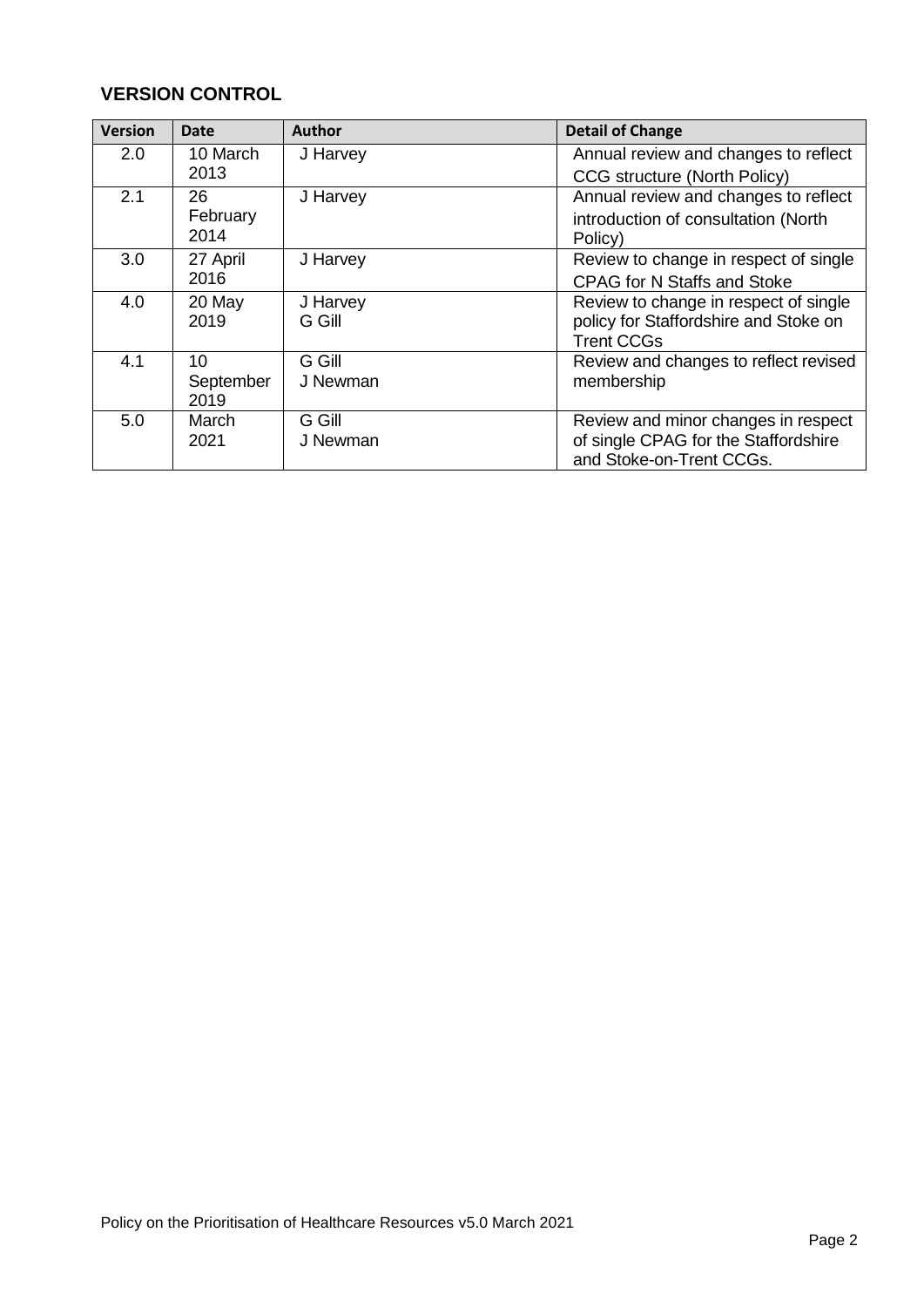## **SUMMARY**

# **SUMMARY**

This Policy will govern the consideration of services and procedures and their level of clinical priority using the Clinical Prioritisation Process in order to support strategic commissioning.

The CCG ethical framework will set out the organisational values that inform and underpin the prioritisation criteria. This is currently in development and will reflect the NHS England model <http://www.england.nhs.uk/wp-content/uploads/2013/04/cp-01.pdf>

National guidance and policy may direct the CCG to give priority to particular categories of patients or treatments and this may influence the conclusions reached and investment decisions made as a result of the prioritisation process.

Wherever possible services will be evaluated in line with existing local and national prescribing guidelines, including guidance from the National Institute for Health and Clinical Excellence or other sources of authoritative evidence-based recommendations and guidelines.

The prioritisation process provides a robust mechanism to endorse, implement or introduce new therapies, procedures or services in-year that are not routinely commissioned. These will be treated as new service developments and considered through the CCG's annual prioritisation process.

In making its recommendations CPAG will ensure that discussions, decision making, and articulation of the reasons for the decisions are consistent with the Policy on the Prioritisation of Healthcare Resources.

Where a particular treatment or procedure is not part of an existing agreed pathway or existing commissioned service it can still be considered if it meets the acceptance criteria (section 5.3) to be put forward for prioritisation by CPAG.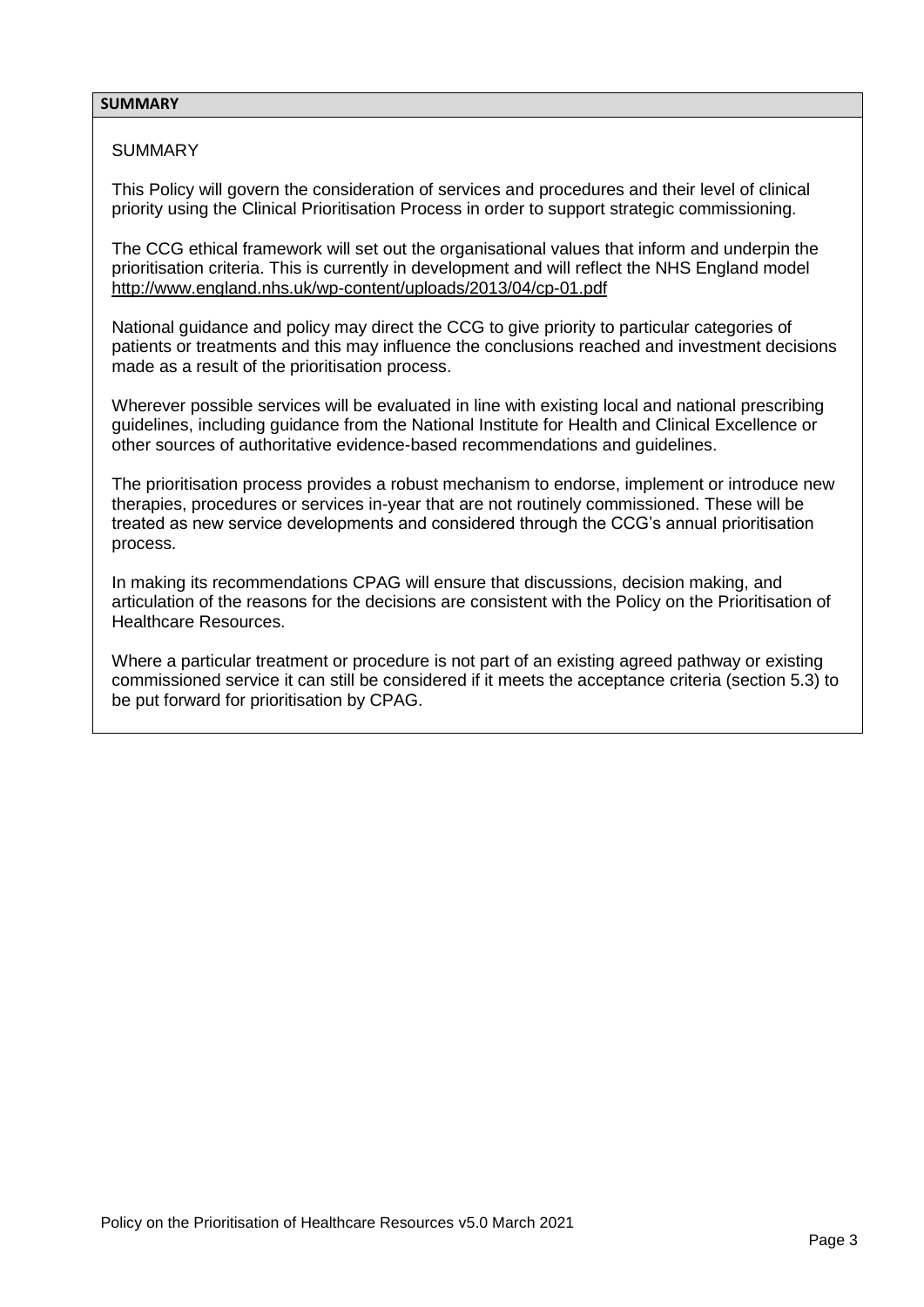# **CONTENTS**

| <b>Section</b> | <b>Section title</b>                                | Page           |
|----------------|-----------------------------------------------------|----------------|
|                |                                                     | number         |
| 1.             | Introduction                                        | 6              |
| 2.             | Scope                                               | 6              |
| 3.             | Legal and ethical framework                         | 6              |
| 4.             | <b>Roles and Responsibilities</b>                   | 6              |
| 5.             | <b>CPAG Framework</b>                               | $\overline{7}$ |
| 6.             | Threshold for Establishing Clinical Priority        | 8              |
| 7.             | <b>CPAG Prioritisation Process</b>                  | 8              |
| 8.             | <b>CPAG Structure</b>                               | 9              |
| 9.             | Governance                                          | 9              |
| 10.            | Policy approval and ratification                    | 11             |
| 11.            | Training                                            | 11             |
| 12.            | Monitoring and Evaluation                           | 12             |
| 13.            | <b>Review</b>                                       | 12             |
| 14.            | <b>Glossary of Terms</b>                            | 12             |
| 15.            | References                                          | 12             |
| 16.            | Appendices                                          | 12             |
|                | Appendix A – Prioritisation criteria – the modified | 13             |
|                | Portsmouth scorecard                                |                |
|                | Appendix B - Prioritisation process                 | 15             |
|                | Appendix C - CPAG Terms of Reference                | 16             |

This policy sets out the approach which Stoke on Trent and Staffordshire Clinical Commissioning Groups (the CCGs) have adopted, ensuring the CCGs have a robust policy and processes to evaluate and prioritise all options for investment, and disinvestment, in the strategic context of programme budgets.

The policy has been produced on behalf of the five Staffordshire CCGs and Stoke on Trent CCG under the collaborative commissioning arrangements.

Throughout the policy reference is made to "the CCG" which means the six Clinical Commissioning Groups responsible for ratifying this policy.

This policy has been agreed by:

- Cannock Chase Clinical Commissioning Group
- East Staffordshire Clinical Commissioning Group
- North Staffordshire Clinical Commissioning Group
- South East Staffordshire and Seisdon Peninsula Clinical Commissioning Group
- Stafford and Surrounds Clinical Commissioning Group
- Stoke on Trent Clinical Commissioning Group.

Where the term CCG is used, this applies to all the CCGs listed above.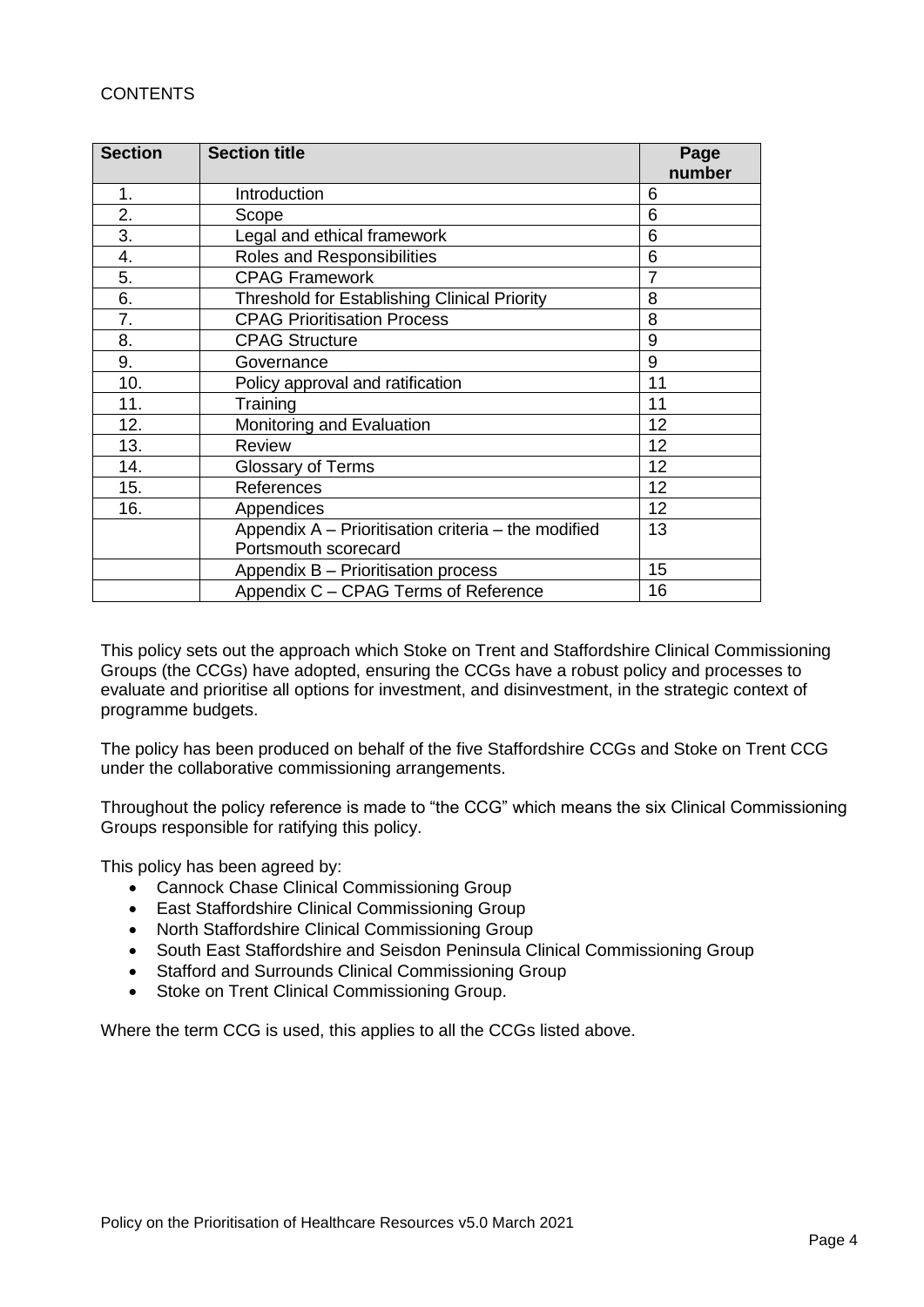# **1.0 INTRODUCTION**

1.1 The CCGs have an obligation to provide a fair system for deciding which treatments to commission, recognising that the CCGs do not have the budget to fulfil all the needs of all patients within its areas of responsibility [1].

1.2 This means that the key outcome of priority setting is to choose between competing claims on the CCGs' budget. This requires the CCGs to adopt policies that allow potential and existing demands on funds to be ranked, preferentially, in the context of a sustainable transformation plan for services for specific patient groups. The CCGs are adopting a programme budget approach to developing those plans.

1.3 Programme budgeting and marginal analysis (PBMA) provides a framework for applying epidemiology, economics, and evidence of efficacy in health care priority setting. Programme budgeting involves an assessment of how health care resources are currently distributed amongst programmes and within programmes. Such data can be used along with other information on local needs to decide on the main areas of change in service delivery. As resources are fixed, areas of change requiring more resources will be funded from service reductions within the same programme or within another programme. Candidates for more resources should be compared with each other and with candidates for service reduction to determine whether and what changes should go ahead. This involves 'marginal analysis' of costs and benefits of the candidates. [2]

1.4 Prioritisation is the process of ranking competing items, such as tasks or potential purchases, in order of clinical value. Priority setting, as a key component of the process of evaluating health interventions is part of the commissioning business cycle.

1.5 A number of explicit criteria and systematic models for prioritisation have been developed since the late 1980s. These models make it clear it is important to inform and involve the public.

# **2.0 SCOPE**

2.1 The aim of this policy is to provide clarity to commissioners when ranking competing options for investment in order of importance and determining which investments should be made within limited resources. The policy will also act as a mechanism to provide healthcare providers and the public, as potential customers, with clarity around how the CCGs manage their commissioning priorities and competing requirements for resources. It acts as a transparent way of informing patients of the same.

2.2 The purpose of the policy therefore is to set out the principles and considerations which will guide priority setting and programme budget allocation:

- providing a coherent framework for decision-making
- promoting fairness and consistency in decision-making
- providing clear and comprehensive reasons behind decisions that have been taken.

2.3 Prioritisation is a fundamental aspect of the management of resources which seeks to fulfil the STP vision:

Staffordshire and Stoke-on-Trent will be vibrant, healthy and caring places where people will be as independent as possible and able to live happy and healthy lives, getting high quality health and care support when required.

# **3.0 LEGAL AND ETHICAL FRAMEWORKS**

3.1 This Policy will govern the consideration of services and procedures and their level of clinical priority using the CCG prioritisation process. The CCG ethical framework sets out the organisational values that inform and underpin the prioritisation criteria.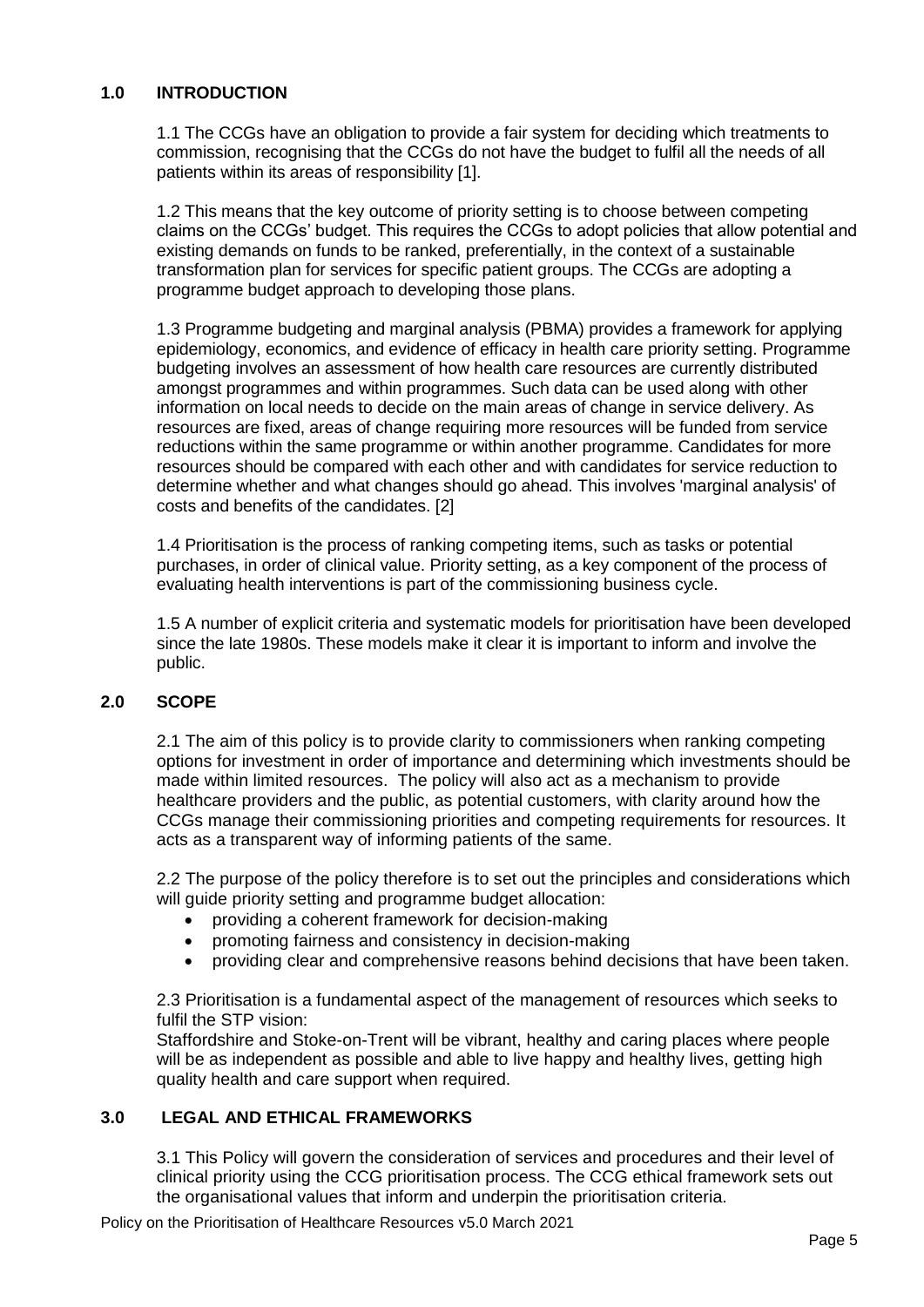3.2 Each CCG is a public, statutory NHS body, with delegated responsibility from the Secretary of State for Health for commissioning healthcare for its patients and for protecting and improving the health of its population.

3.3 The National Health Service Act 2006 [3] sets out a general duty to provide services to support the prevention, diagnosis and treatment of illness. This is a target duty, rather than a specific legal duty owed to each and every individual in the CCG's population. In consequence, the provision of healthcare services is legitimately subject to decisions as to what is considered appropriate and affordable within the overall prioritisation of healthcare interventions.

3.4 Each CCG has a statutory duty to achieve financial balance despite the infinite demands placed on its finite resources. The affordability of treatment is therefore an inevitable and important consideration when the CCGs consider the outcomes of evaluation by CPAG of any treatment or service. Each CCG is constantly making difficult decisions regarding the treatments it prioritises for investment, but does so responsibly within the context of the needs of the wider population.

3.5 CCGs will, under no circumstance consider funding treatments and services which fall under the responsibility of the National Commissioning Board (NHS England) or Local Authority. In a circumstance where a service or treatment has been de-commissioned by one of those bodies the responsibility for commissioning it will not automatically become the responsibility of CCGs.

3.6 In performing these functions, the CCG has regard to the NHS Constitution, in the knowledge that patients have a right to expect that the CCG will assess the health requirements of the local community, and will commission and put in place the services to meet those needs as considered necessary.

3.7 In discharging its obligations under this Policy the CCG acknowledges that patients also have a right to expect that local decisions on the funding of drugs and treatments which have not been mandated by the National Institute for Health and Clinical Excellence will be made rationally following a proper consideration of the evidence.

# **4.0 ROLES & RESPONSIBILITIES**

- CCG Accountable officer overall responsibility for ensuring compliance with the policy and that healthcare is commissioned in a consistent manner, promoting equity and fairness.
- Healthcare commissioners comply with the policy and its relevant procedures. Ensure identified priorities for investment or disinvestment are implemented through all relevant commissioning policies and contracts and monitor outcomes.
- Healthcare providers refer to the policy when requesting commissioners to invest in healthcare services in order to understand CCG rationale and processes to be followed.
- Patients have access to the policy so that they may be helped to understand how the policy has an impact on their healthcare when expecting or requiring specific aspects of care.
- Customer services/PALS Support patients in their understanding and use of the policy and procedures.
- Healthwatch/Patient representatives
- Clinical Priorities Advisory Group (CPAG) oversees the implementation and ongoing development of the policy and undertakes the prioritisation process.
- Clinical Commissioning Group Governing Bodies CPAG is a sub-committee of the Governing Body. The Governing Bodies meeting in common will therefore receive reports on the impact of the policy at agreed intervals; take account of prioritisation in all investment decisions. Ensure adequate resources are available to support the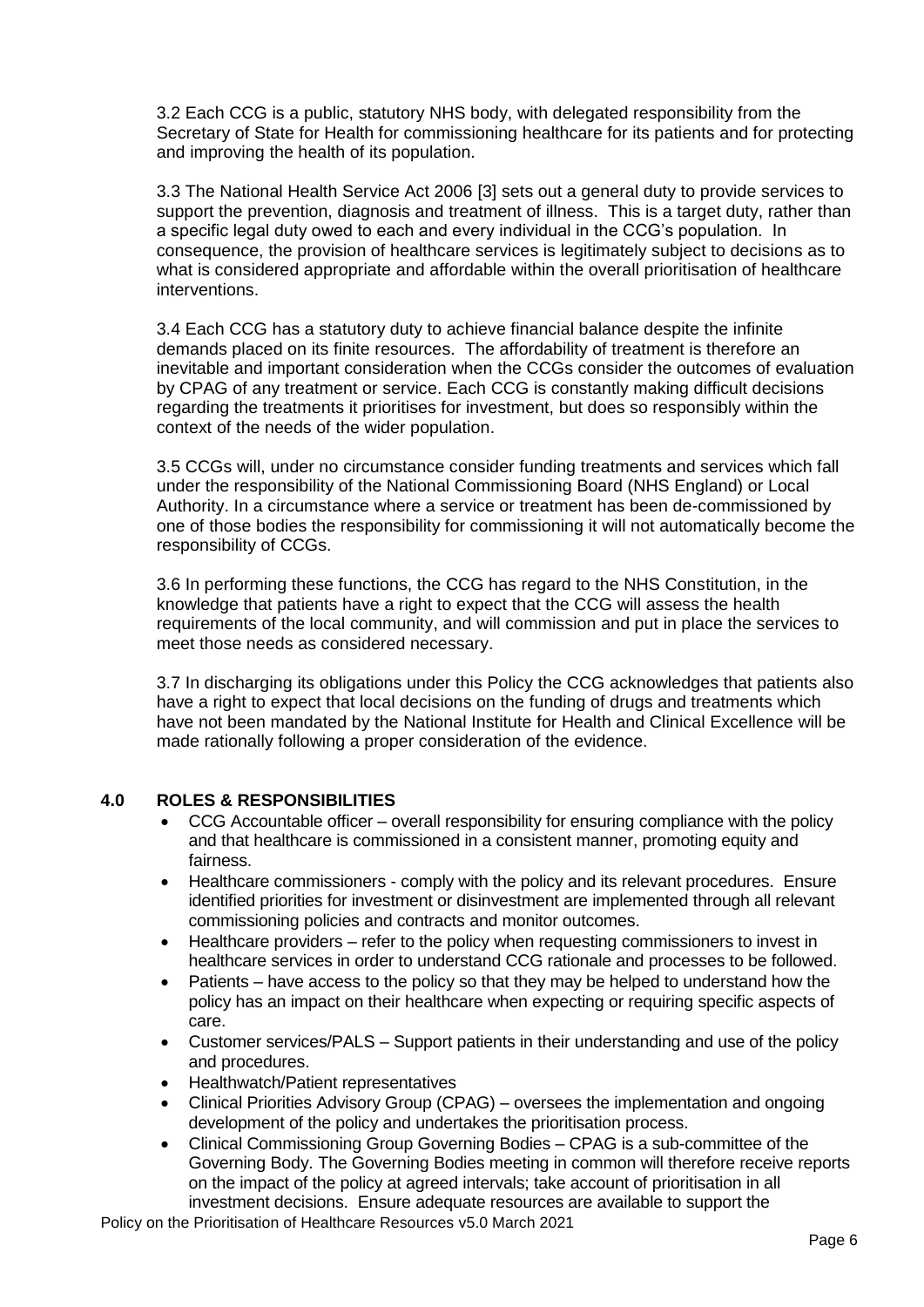programme budgeting approach and the prioritisation process

# **5.0 CPAG FRAMEWORK**

- 5.1 The prioritisation process has five key features:
	- 1. Initial technical assessment

CPAG has developed a prioritisation working template for presentation of the evidence and relevant information needed to assess each identified candidate treatment or service. This must be completed for all treatment or services.

2. Scoring system

A Multi-Criteria Decision Analysis tool is used (see appendix A) which is intended to provide as much clarity as possible about the relative clinical value of the intervention by addressing the important issues which the CCGs need to take into account when making commissioning decisions. [see 5.3]

3. Decision making

To commission or not (the decision making framework of the individual CCGs sets out the wider aspects of decision making and governance in the CCG)

- 4. Review of implementation A quarterly report from the head of Strategic Commissioning or her deputy is made to the Clinical Priorities Advisory Group.
- 5. Information management

Prioritisation of healthcare is likely to be a sensitive issue, liable to attract public interest and scrutiny. Good record keeping on decisions and the rationale used to reach a decision is important and the policy requires that full documentation is maintained. See Sections 9 and section 13 for information on audit and quality assurance.

5.2 Candidate services/interventions for commissioning or de-commissioning are identified in a number of ways including the following:

- Programme budgeting analysis
- Development and validation of the Staffordshire Prioritised List of healthcare interventions (SPL).
- National priorities such as Quality, Innovation, Prevention, Productivity (QIPP), and the RightCare analyses.
- Individual Funding Requests (IFRs)
- Review of low priority treatments, locally and nationally (e.g. Academy of Medical Royal Colleges *Choosing Wisely* programme)
- Providers proposals for service developments
- Monitoring and evaluation of services/interventions

5.2.2 The systematic review of commissioned services through the prioritisation process will maintain a ranked list, the Staffordshire Prioritised List, as part of the pan-Staffordshire Prioritisation Programme.

# 5.3 Criteria used for the prioritisation process

5.3.1 The CCGs use a modified version of the Portsmouth scorecard. (see appendix A). The criteria in the scorecard have been subject to clarification through discussion by CPAG and supplementary papers are used to enable the group to apply criteria consistently.

5.3.2 CPAG has developed a standard format taking the criteria into account for presentation of the relevant information and evidence needed to assess each identified candidate intervention/service. This format must be completed for all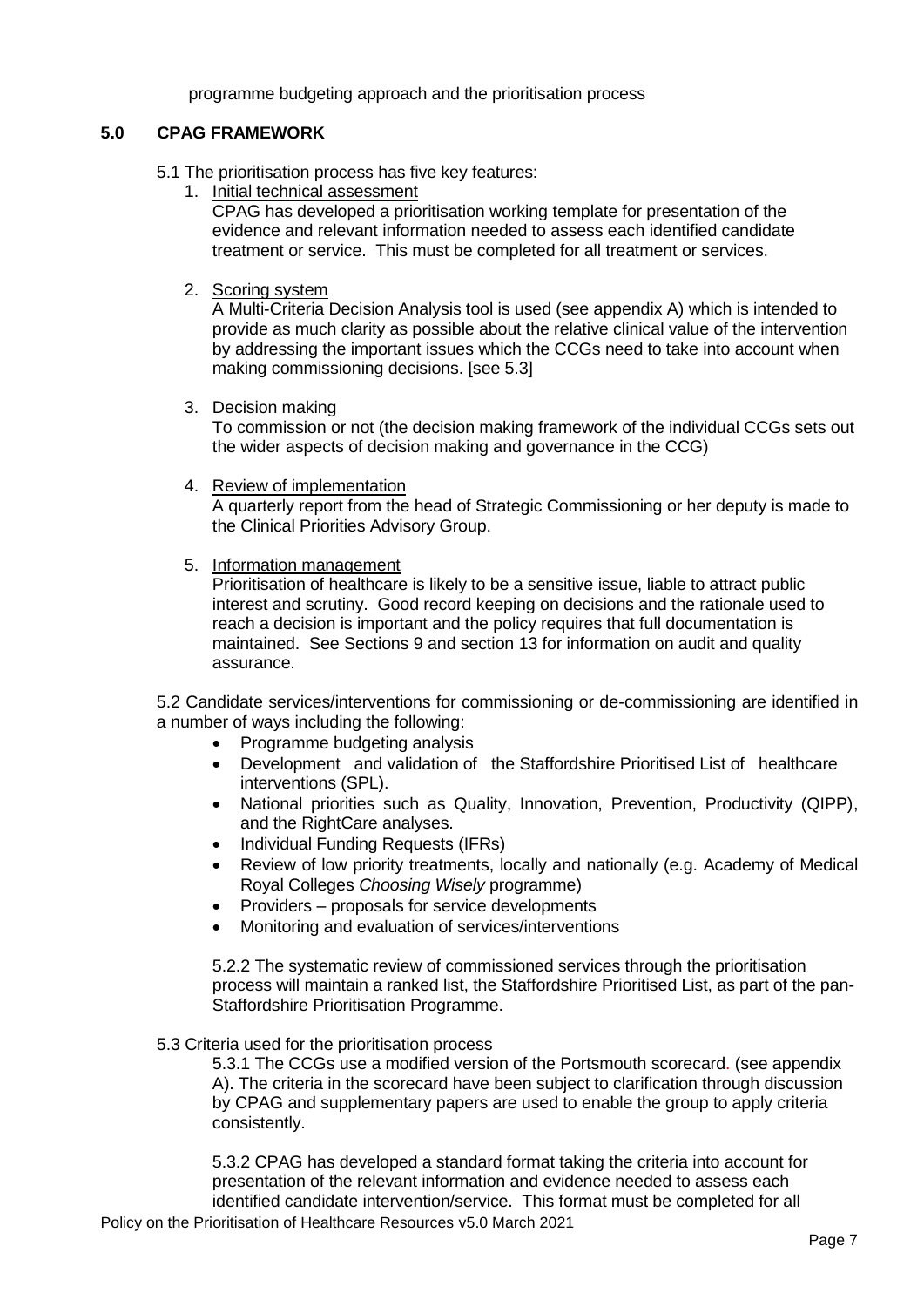assessed intentions. For audit purposes, this form must be dated with the month when the topic is to be considered.

## 5.4 Programme budgeting

5.4.1 The programme budgeting approach will be applied to up to five programmes concurrently. These will be identified using tools such as the RightCare data and the line by line analysis of the SPL.

5.4.2 The CCGs will establish working groups to undertake the modelling and analysis for each programme. These groups will be supported by the technical support group. The working groups will undertake the following process;

- define the patient pathways for different groups of conditions
- map the current services, with costs and outcomes
- understand the relative clinical priority of each element of the service
- identify options for change, including disinvestment and reallocation of resources.
- **agree a short and medium strategy for transformation**

# **6.0 THRESHOLD FOR ESTABLISHING CLINICAL PRIORITY**

6.1 The threshold for investment will be set by the CCGs and revisited on a regular basis.

6.2 The threshold will be reviewed constantly by CPAG in the light of changing strength of evidence and experience using the criteria, who will make recommendations to the CCGs.

6.3 All services/interventions that may be commissioned will have been scored above the agreed upper threshold score  $(= Tx)$ . Any that may be fully de-commissioned in order to reinvest, or not commissioned will have scored below the lower threshold score (=Tz).

6.5 As CPAG scores are treated as part of the care pathway, the relative clinical value as expressed by the individual intervention score can be judged with respect to its contribution to the pathway. Topics scoring between Tz and Tx which meet one of the three criteria below will be restricted, in the context of the clinical pathway -

- For a life-threatening condition 3rd line or greater
- For a progressive condition 3rd line or greater
- For severe condition with increasing pain and/or increasing limitation of function 3rd line or greater

N.B. When the Staffordshire Prioritised List is completely costed the threshold will be reconciled with the line which exhausts total available resources.

# **7.0 PRIORITISATION PROCESS**

7.1 In order of action/event:

- $\triangleright$  Identification of topic (any service or specific intervention aimed at improving health and wellbeing) for assessment – forwarded to the Strategic Commissioning team
- Topic forwarded for initial assessment by Specialist in Public Health who acts as coordinator for evidence papers.
- $\triangleright$  Acknowledgement sent to originator by the strategic commissioning team stating whether suitable for scoring or not (e.g. If the intervention is subject to NICE TAG it will not be necessary to give it a prioritisation score)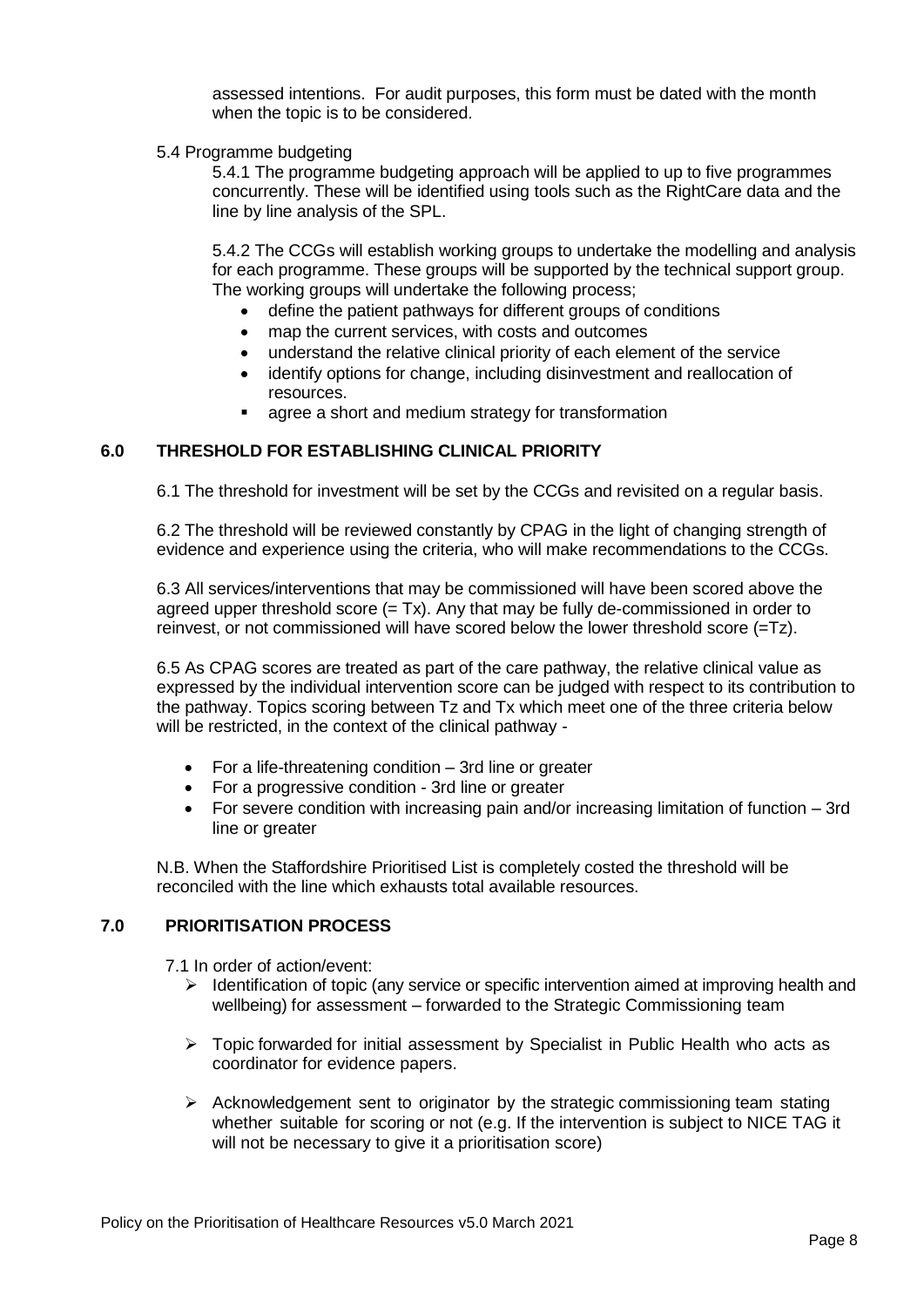- $\triangleright$  Evidence review is drafted by member of support group and edited by Public Health Specialist. Engagement with clinicians at this stage is necessary where clarification is required on indications or clinical evidence.
- $\triangleright$  Formal assessment by CPAG committee, the outcome of which will be documented in the CPAG minutes providing detail on the reasons for the scores for each of the prioritisation criteria.

7.2 The outcome of the decision will decide the next action:

- $\triangleright$  If the prioritisation score is less than Tz, and does not require disinvestment since it is not currently a commissioned intervention, this will be recorded and communicated by the commissioning department.
- $\triangleright$  If the prioritisation score is more than Tx and the topic requires investment since it is not a currently commissioned intervention, a business case will be developed and submitted to the Clinical Commissioning Group.
- $\triangleright$  If the prioritisation score is less than Tz and the topic requires disinvestment since it is currently a commissioned intervention, an implementation plan will be developed and submitted to the Clinical Commissioning Group.
- $\triangleright$  If the prioritisation score is between Tz and Tx and the topic requires clinical eligibility criteria, the business case will be developed and submitted to the Clinical Commissioning Group

7.3 All topics approved for investment and disinvestment should be linked to outcomes or measures of impact. The commissioning department will be responsible for ensuring this process is set up and monitored.

# **8.0 CPAG STRUCTURE**

8.1 CPAG Membership

8.1.1 Members of CPAG will be invited from these parties:

- A clinical Chair and Vice chair as appointed by the group
- CCG Clinicians (one from each CCG)
- Medicines Optimisation representation
- Consultant in public health or nominated representative
- Secondary care clinician as appointed by the group

8.2 CPAG Panel Quoracy (see Terms of Reference, appendix C) 8.2.1 In the interests of full stakeholder engagement CPAG panels will always be convened under the rules of quorate membership.

8.2.2 CPAG meetings that are not quorate will be suspended and resume at the next opportunity, or within one calendar month, whichever is sooner.

## **9.0 GOVERNANCE**

9.1.1 The Clinical Priorities Advisory Groups are accountable to the Clinical Commissioning Groups' Governing Board. The CCG Board makes the strategic commissioning decisions.

9.1.2 Compliance will be maintained with all CCG governance policies including the Information and Security Data Management policy and Risk Management.

9.1.3 The terms of reference for CPAG can be found at Appendix C.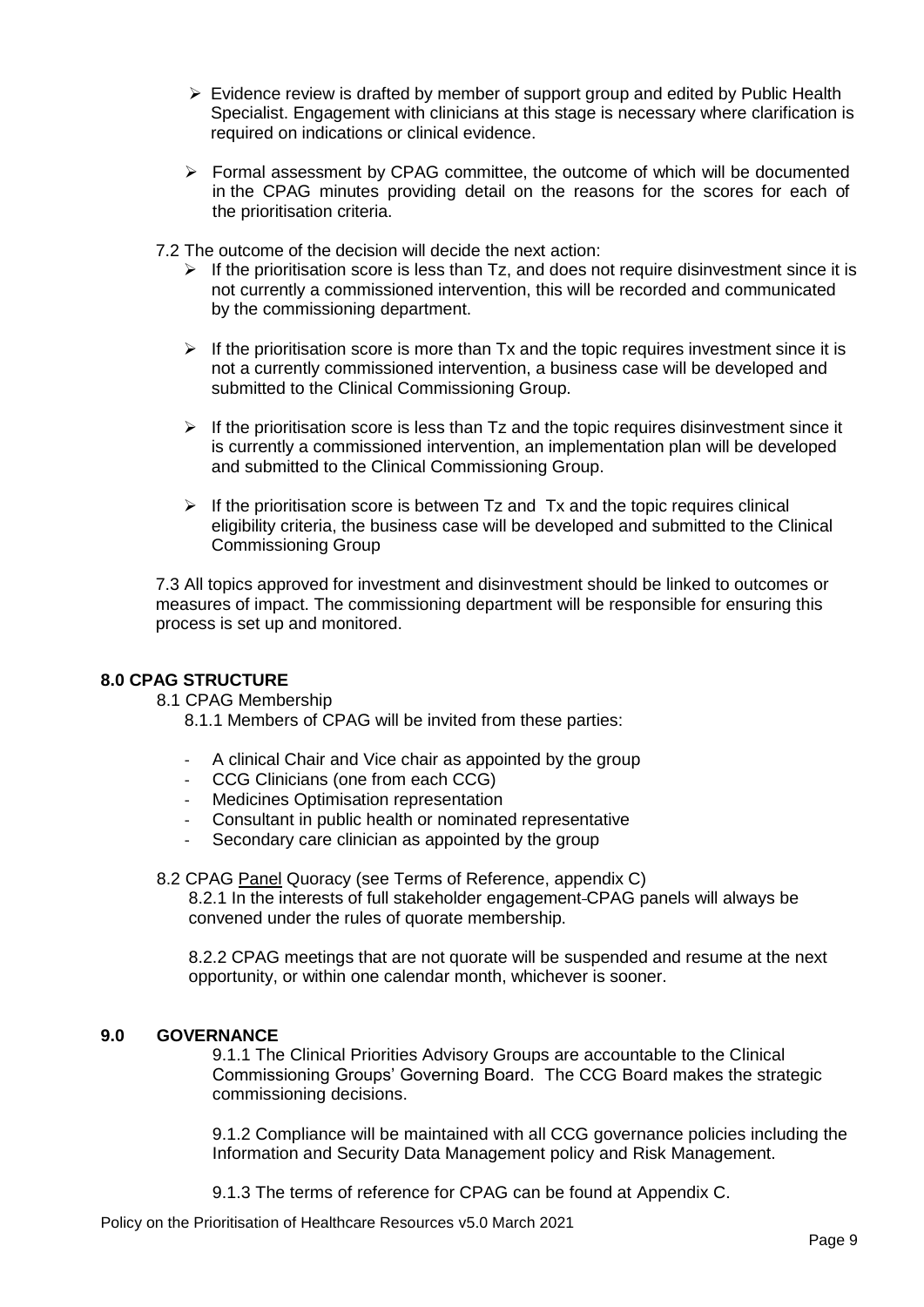9.1.4 The CCG acknowledges the key role of public health specialists in implementing this policy. The respective responsibilities of Staffordshire Public Health, which is part of the County Council, and Stoke on Trent Public Health which is part of Stoke on Trent City Council, and the CCGs are set out in the Memorandum of Understanding (MoU) between the local authorities and the CCGs. The Public Health departments have agreed to provide expertise and advice to support the prioritisation process for commissioning or decommissioning of services. Specifically Public Health will nominate the attendees at the CPAG as set out in the terms of reference; establish and sustain the technical sub-group which will supply the necessary evidence for the CPAG to undertake the scoring; deliver the allocated functions set out in section 6 of this Policy.

## 9.2 Risk Management

9.2.1 The CCGs should ensure that any priorities waiting for investment or disinvestment posing a high risk to the organisation or patients should be highlighted in the CCG risk register.

## 9.3 Fresh evidence

9.3.1 Where a service or treatment has already been evaluated and scored by CPAG and new evidence or guidance comes to light, this new evidence may be submitted to CPAG via the CCG.

9.3.2 The new material will be examined and screened in accordance with section 5 above. If it is considered to demonstrate evidence that is likely to change the original CPAG prioritisation scores it will be considered and re-scored by CPAG.

9.3.3 The CPAG panel will consider the fresh evidence in the context of the original evidence submitted rather than in isolation i.e.: it will consider the totality of the evidence, old and new.

## 9.4 Resource implications

#### 9.4.1 Commissioning budget

The aim of assessing priorities in healthcare is to identify which healthcare services or interventions are to be commissioned within a finite commissioning budget. Services or interventions that are deemed not to be a clinical priority for the population will be disinvested in order to provide more effective healthcare for the population with the aim of meeting strategic objectives for improving health.

## 9.4.2 Technical skills

The CCG will ensure the resources required in order to implement this policy and procedures, undertake the prioritisation process, review the low priority treatments and maintain the individual funding requests processes, are identified and made available. Access to appropriate public health skills is seen as essential implementing this policy.

## 9.5 Managing information

9.5.1 Prioritisation of healthcare is likely to be a sensitive issue, and liable to attract public interest and scrutiny. Good record keeping on decisions and the rationale used to reach a decision is important and the policy requires that full documentation is maintained. See Section 13 for information on audit and quality assurance.

9.5.2 All information received and considered under this Policy remains confidential and will be managed in accordance with the Data Protection Act 1998 and will be held, processed and shared only as required for the purposes of delivering services in accordance with the principles of the Policy.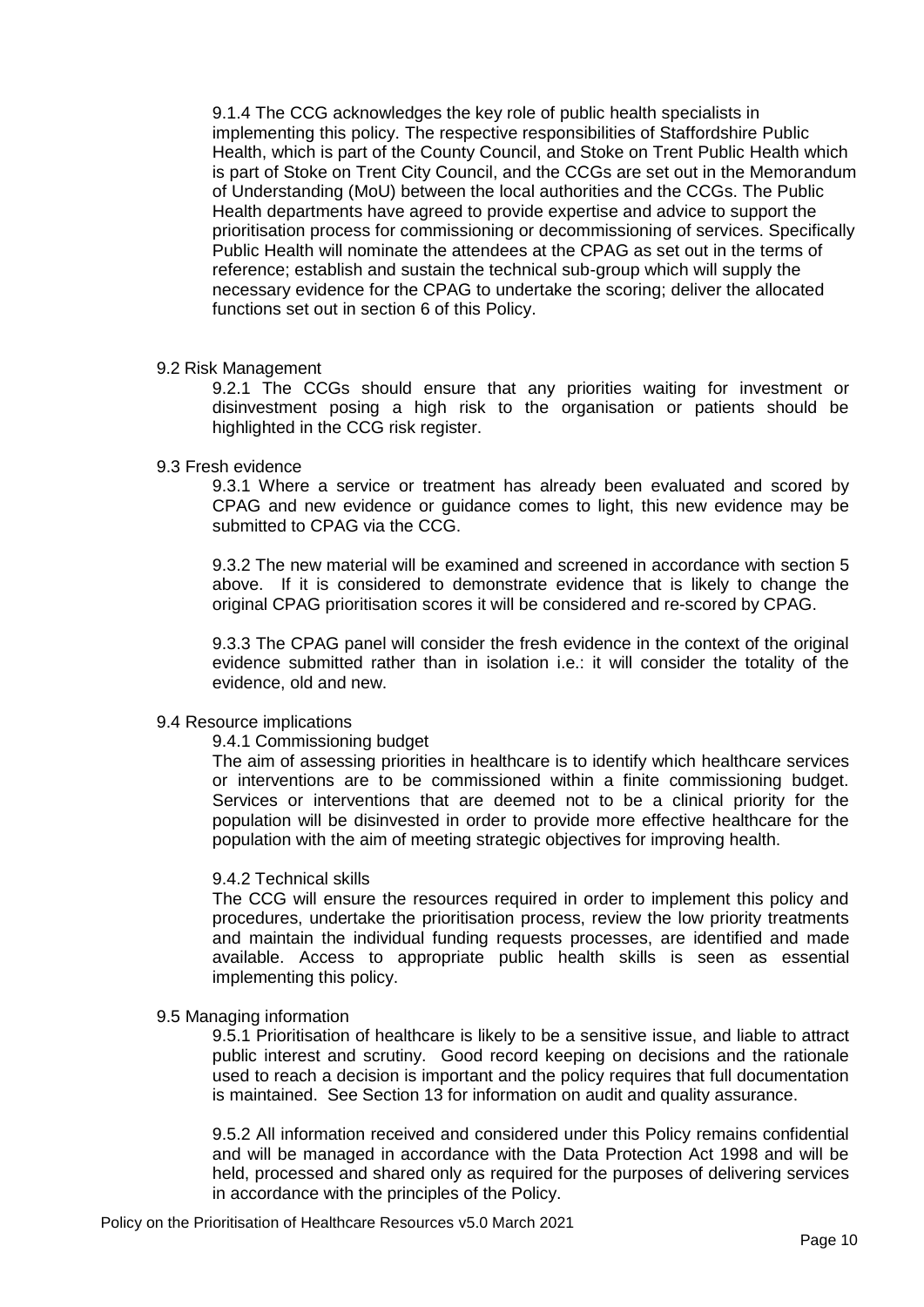9.5.3 All reporting will take place as described in section 13

9.4.4 All communications regarding prioritisation and decisions surrounding investment or dis-investment opportunities will be regarded as commercially sensitive and treated with the strictest confidence until approved by the CCG.

## 9.6 Consultation

9.6.1 The CPAG page on the CCG website will provide a link to the policy and the pages defining the interpretation of each criterion.

9.6.2 A list of topics to be considered by CPAG will be available on request to the administrator

9.6.3 Instructions on how to provide comments/evidence will be available in response to any enquiry.

9.6.4 The decision made by the CCG is final; therefore there is not an appeal process.

# **10. POLICY APPROVAL AND RATIFICATION**

10.1 The policy will be approved and ratified by the CCG Board.

10.2 Impact assessment

10.2.1 The CCGs aims to design and implement services, policies and measures that meet the diverse needs of our service, population and workforce, ensuring that none are placed at a disadvantage over others'. Quality and equality impact assessments were undertaken on the policy which acknowledged the positive impacts associated with an aligned process and policy. It is recognised that further impact assessments may be required for specific interventions following recommendation from CPAG and as part of the CCGs decision making process.

## 10.3 Links with other policies

10.3.1 This policy must be read in conjunction with:

- Information Security and Data Protection
- Records Management
- Individual Funding Request (IFR)
- Policy on Exclusions and Restrictions
- Risk Management

# **11.0 TRAINING**

11.1 Training will be provided for those who are required to implement and maintain the use of the policy and relevant procedures. The staff and agencies using the policy must ensure that any new personnel that are expected to use the policy and procedures clearly understand the requirements and are able to work with them and this forms part of their local induction.

# **12.0 MONITORING AND EVALUATION**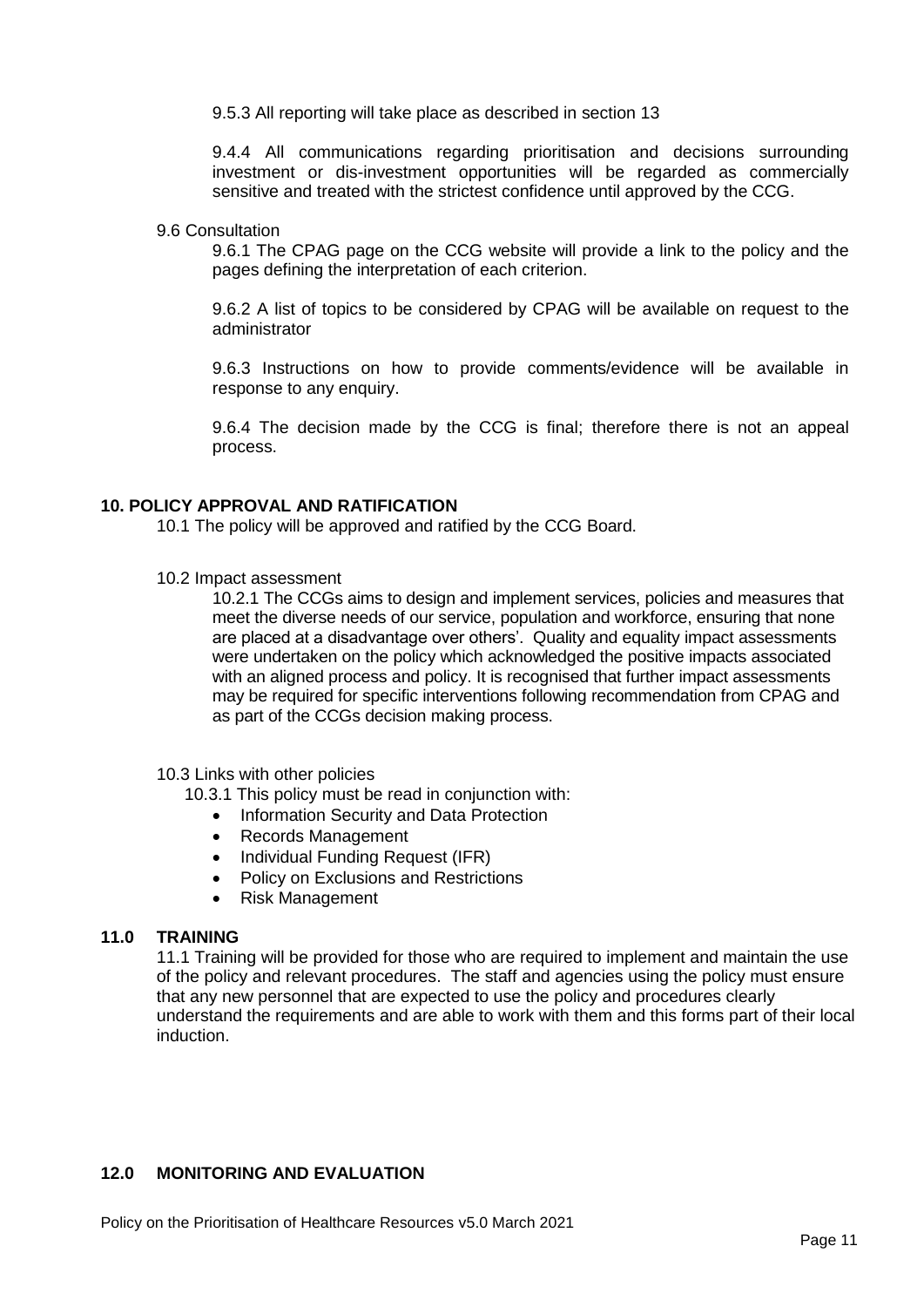## 12.1 Audit and quality assurance

In order to ensure compliance with the policy, an annual audit should be undertaken. This is to consist of a review of all of the priorities assessed as not for investment/or for disinvestment and 10% of those that were approved for investment. An audit template has been developed to ensure consistency of assessment. The audit must assess consistency of the use of the prioritisation format; assessment and decision making to timescale, documentation management and the monitoring of implementation of priorities. The audit must be presented to the CCG Governing Board Audit Committee.

12.2 Key performance criteria:

- The standardised prioritisation format was used in all decision making
- 100% of the decisions made have completed accurate documentation
- CPAG has reported to the CCG Board on an annual basis
- A clear and concise summary of all CPAG recommendations and scores is accessible to CCGs upon request at any time to use as a framework for their commissioning decisions
- There is evidence that the policy has been reviewed as a minimum on an annual basis
- An annual audit has been completed and the policy reviewed as a result of any learning
- Prioritised topics are subject to decision and implementation by the CCG.

## **13.0 REVIEW**

13.1 Prioritisation of healthcare is evolving therefore CPAG will ensure this policy is kept under constant review. As a minimum the policy will be reviewed on an annual basis.

## **14.0 GLOSSARY**

- CPAG Clinical Priorities Advisory Group
- CCG Clinical Commissioning Group
- PBMA Programme budgeting and marginal analysis
- Prioritisation determining which investments should be made within limited resources
- NCB National Commissioning Board
- NHSE NHS England
- LA Local Authority

## **15.0 REFERENCES**

<sup>1</sup> Commissioning policy: Ethical framework for priority setting and resource allocation. NHS Commissioning Board, April 2013

<sup>2</sup> [Donaldson C.](http://www.ncbi.nlm.nih.gov/pubmed?term=Donaldson%20C%5BAuthor%5D&cauthor=true&cauthor_uid=10144440) Economics, public health and health care purchasing: reinventing the wheel? *Health Policy* 1995;33(2):79-90.

<sup>3</sup> National Health Service Act 2006, Section 3

# **16.0 APPENDICES**

Appendix A – Portsmouth scorecard

Appendix B – Prioritisation process

Appendix C – CPAG Terms of Reference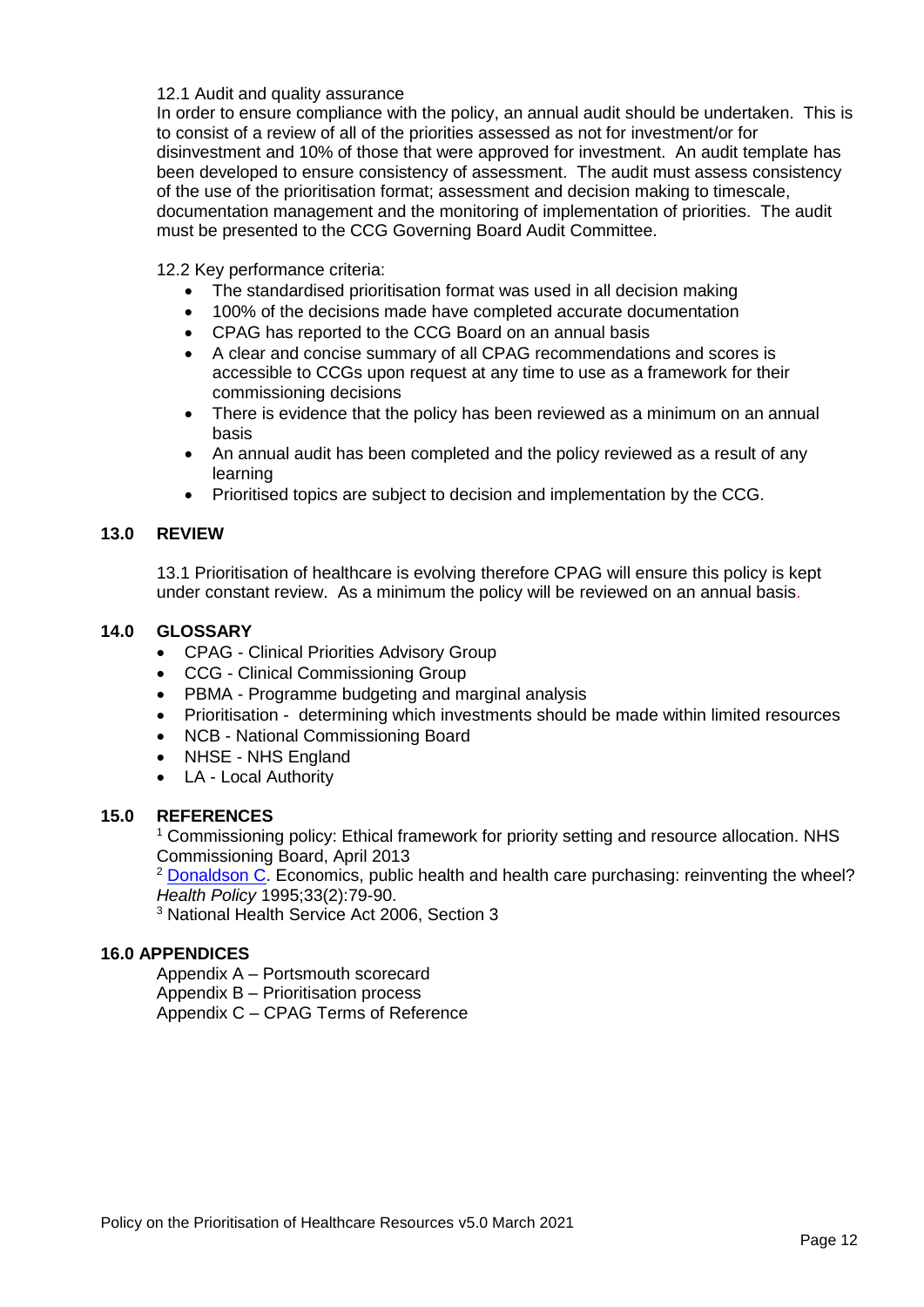# **Appendix A Staffordshire CCGs Prioritisation framework**

| <b>Factor</b>                                                                                                                                                                                                                                                                                                                 | <b>Scale</b>                                                                                                |                     |                                                                                      |                | <b>Score</b>                                                                                                  |  |
|-------------------------------------------------------------------------------------------------------------------------------------------------------------------------------------------------------------------------------------------------------------------------------------------------------------------------------|-------------------------------------------------------------------------------------------------------------|---------------------|--------------------------------------------------------------------------------------|----------------|---------------------------------------------------------------------------------------------------------------|--|
|                                                                                                                                                                                                                                                                                                                               | <b>Very Low</b>                                                                                             | Low                 | <b>Medium</b>                                                                        | <b>High</b>    | <b>Very High</b>                                                                                              |  |
| 1 Strength and quality of<br>evidence*<br>Is there a robust evidence base,<br>appropriate for the intervention,<br>which shows the benefit of the<br>proposed intervention? Scores<br>will be reduced from the<br>indicative hierarchy scores where<br>the studies are of low or<br>moderate quality (see guidance<br>notes). | < 10 points<br>if poor quality<br>evidence<br>OR strong<br>evidence it does<br>$NOT$ work = $0$             | 10 points           | 20 points<br>if there is modest<br>evidence for benefit                              | 30 points      | 40 points<br>if there is very strong<br>evidence that the<br>service or<br>intervention DOES<br>work          |  |
|                                                                                                                                                                                                                                                                                                                               |                                                                                                             |                     |                                                                                      |                |                                                                                                               |  |
| 2 Magnitude of health<br>improvement for the<br>patient group or<br>population*<br>To what extent does this<br>intervention increase the health                                                                                                                                                                               | <10 points<br>if negligible or<br>no improvement<br>in health or life<br>expectancy<br>(10%<br>improvement) | 10 points           | 20 points<br>if there is <b>moderate</b><br>benefit<br>$(20 - 30\%$<br>improvement)  | 30 points      | 40 points<br>if there are large<br>health improvement<br>benefits<br>(≥50% improvement<br>in outcome measures |  |
| gain or life expectancy for the<br>patients/population? Appraise<br>outcome measures eg<br>improvement in functionality,<br>clinical markers, QoL, HLE *                                                                                                                                                                      |                                                                                                             |                     |                                                                                      |                | such as QoL, HLE)                                                                                             |  |
|                                                                                                                                                                                                                                                                                                                               |                                                                                                             |                     |                                                                                      |                |                                                                                                               |  |
| 3 Prevention of future<br>illness or disability*<br>Does this intervention contribute<br>to prevention of future new health<br>conditions?                                                                                                                                                                                    | <b>Opoints</b><br>if it does not<br>prevent future<br>illness                                               | 10 points           | 20 points<br>if there is a<br>moderate<br>prevention benefit                         | 30 points      | 40 points<br>if it has a very high<br>prevention benefit                                                      |  |
|                                                                                                                                                                                                                                                                                                                               |                                                                                                             |                     |                                                                                      |                |                                                                                                               |  |
| 4 Supports people with<br>existing health problems<br>Does this intervention prevent or<br>reduce complications in people<br>with ongoing conditions?                                                                                                                                                                         | 0 points<br>if it does not<br>support people<br>with health<br>problems                                     | 10 points           | 20 points<br>if there is a<br>moderate benefit<br>for people with<br>health problems | 30 points      | 40 points<br>if it is highly<br>supportive of people<br>with health problems                                  |  |
|                                                                                                                                                                                                                                                                                                                               |                                                                                                             |                     |                                                                                      |                |                                                                                                               |  |
| 5 Cost effectiveness ratio*                                                                                                                                                                                                                                                                                                   | 0 points                                                                                                    | 5 points            | 10 points                                                                            | 15 points      | 20 points                                                                                                     |  |
| What is the cost per ICER or<br>QALY of this intervention?<br>If no information, default score<br>$=10$                                                                                                                                                                                                                       | >£30000                                                                                                     | £>20000 -<br>£30000 | £>10000 - £20000                                                                     | £5000 - £10000 | <£5000                                                                                                        |  |
|                                                                                                                                                                                                                                                                                                                               |                                                                                                             |                     |                                                                                      |                |                                                                                                               |  |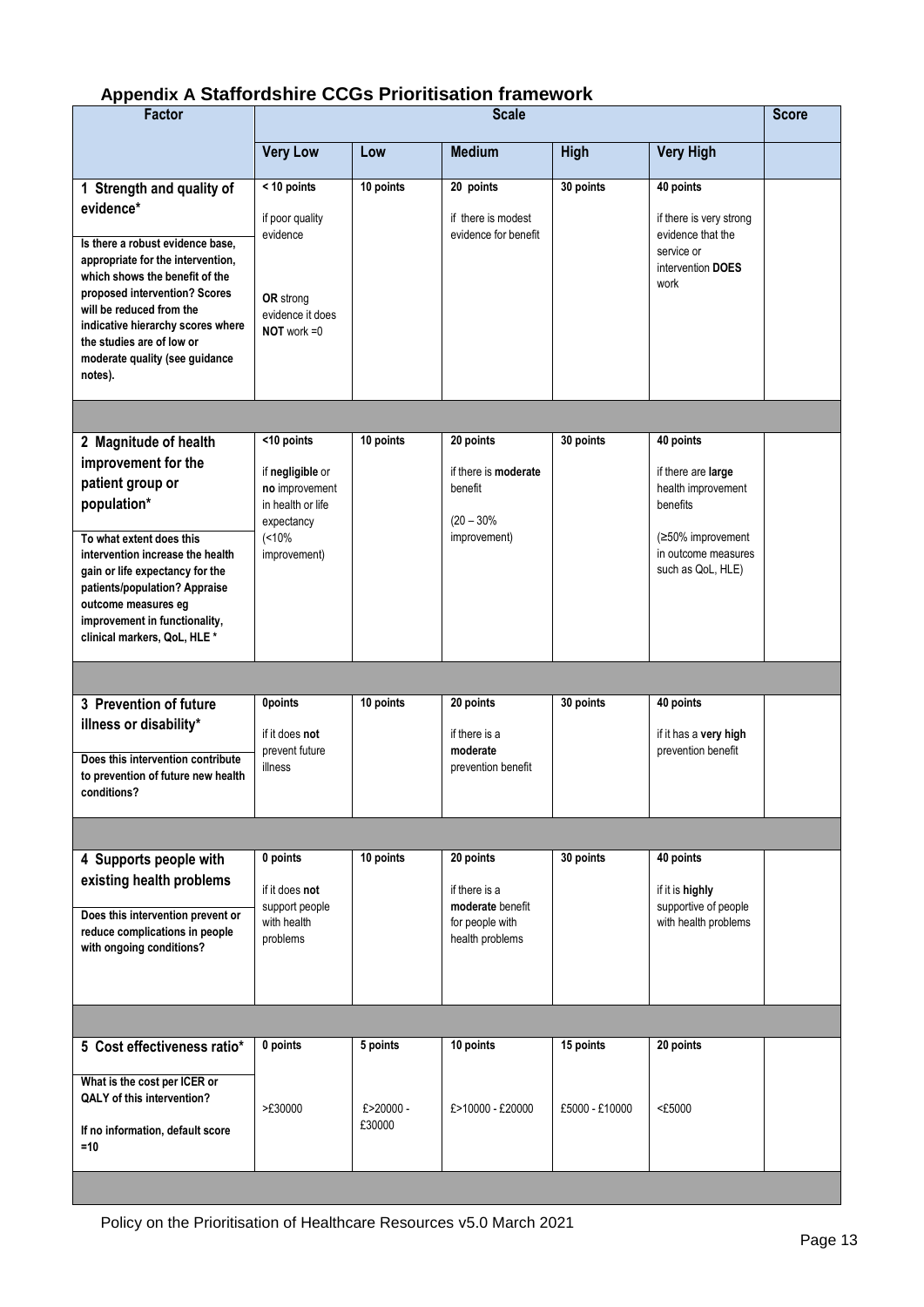| 6 Opportunity costs                                                                                                                                   | >E20K                                                      | £>10 - 20K                                      | $£ > 5 - 10K$                                                         | $£1 - 5K$                                           | <£1K                                                                      |  |
|-------------------------------------------------------------------------------------------------------------------------------------------------------|------------------------------------------------------------|-------------------------------------------------|-----------------------------------------------------------------------|-----------------------------------------------------|---------------------------------------------------------------------------|--|
| What is the cost per head for the<br>population that might benefit<br>potentially from this intervention?<br>Cost per annum, one-off or<br>recurring. | 5 points                                                   | 10 points                                       | 15 points                                                             | 20 points                                           | 30 points                                                                 |  |
|                                                                                                                                                       |                                                            |                                                 |                                                                       |                                                     |                                                                           |  |
| 7 Addresses health<br>inequality or health<br>inequity*                                                                                               | 0 points<br>if it does not<br>address any<br>inequality or | 5 points                                        | 10 points<br>if it partially<br>addresses an<br>identified inequality | 15 points                                           | 20 points<br>if it completely<br>addresses an<br>identified inequality or |  |
| Does this intervention reduce or<br>narrow identified inequalities or<br>inequities in the local population?                                          | inequity                                                   |                                                 | or inequity                                                           |                                                     | inequity                                                                  |  |
|                                                                                                                                                       |                                                            |                                                 |                                                                       |                                                     |                                                                           |  |
| 8 Delivers national or                                                                                                                                | 0 points                                                   | 10 points                                       | 20 points                                                             | 30 points                                           | 40 points                                                                 |  |
| local requirements and<br>targets                                                                                                                     | if not a<br>requirement                                    | if it addresses<br>one target or<br>requirement | if it addresses two<br>targets or<br>requirements                     | if it addresses<br>three targets or<br>requirements | if it addresses four or<br>more targets or<br>requirements                |  |
| Does this intervention support<br>the CCG in delivering identified<br>national requirements or local<br>priorities/targets?                           |                                                            |                                                 |                                                                       |                                                     |                                                                           |  |
|                                                                                                                                                       |                                                            |                                                 |                                                                       |                                                     |                                                                           |  |
| <b>TOTAL SCORE</b>                                                                                                                                    |                                                            |                                                 |                                                                       |                                                     |                                                                           |  |

**Maximum score = 270**

**\*= subject to further notes below**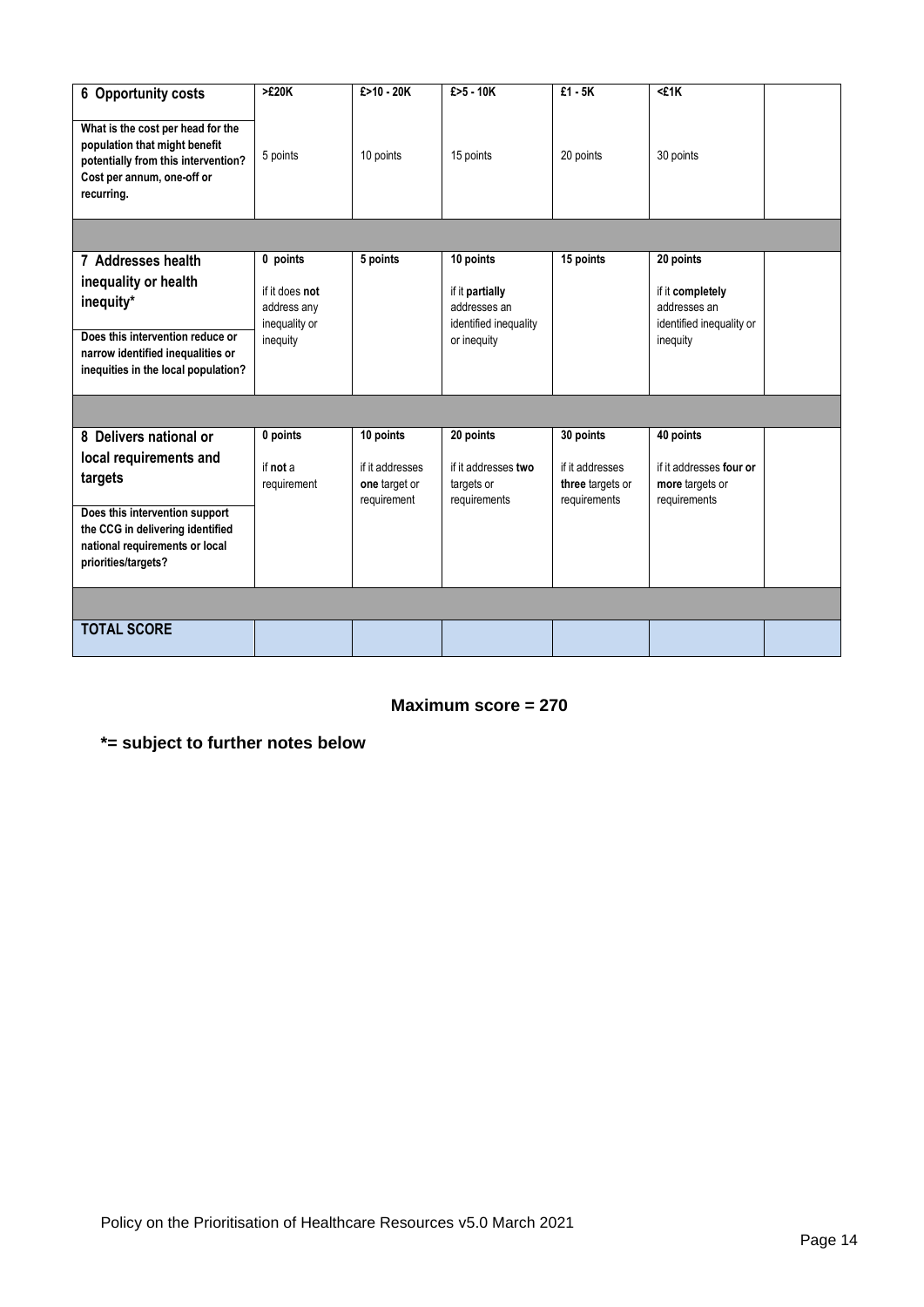# **Appendix B Prioritisation Process**

This process matches the business cycle which has three main components – strategic planning, procuring services, and monitoring & evaluation. This is a sub-set of the decision-making framework.

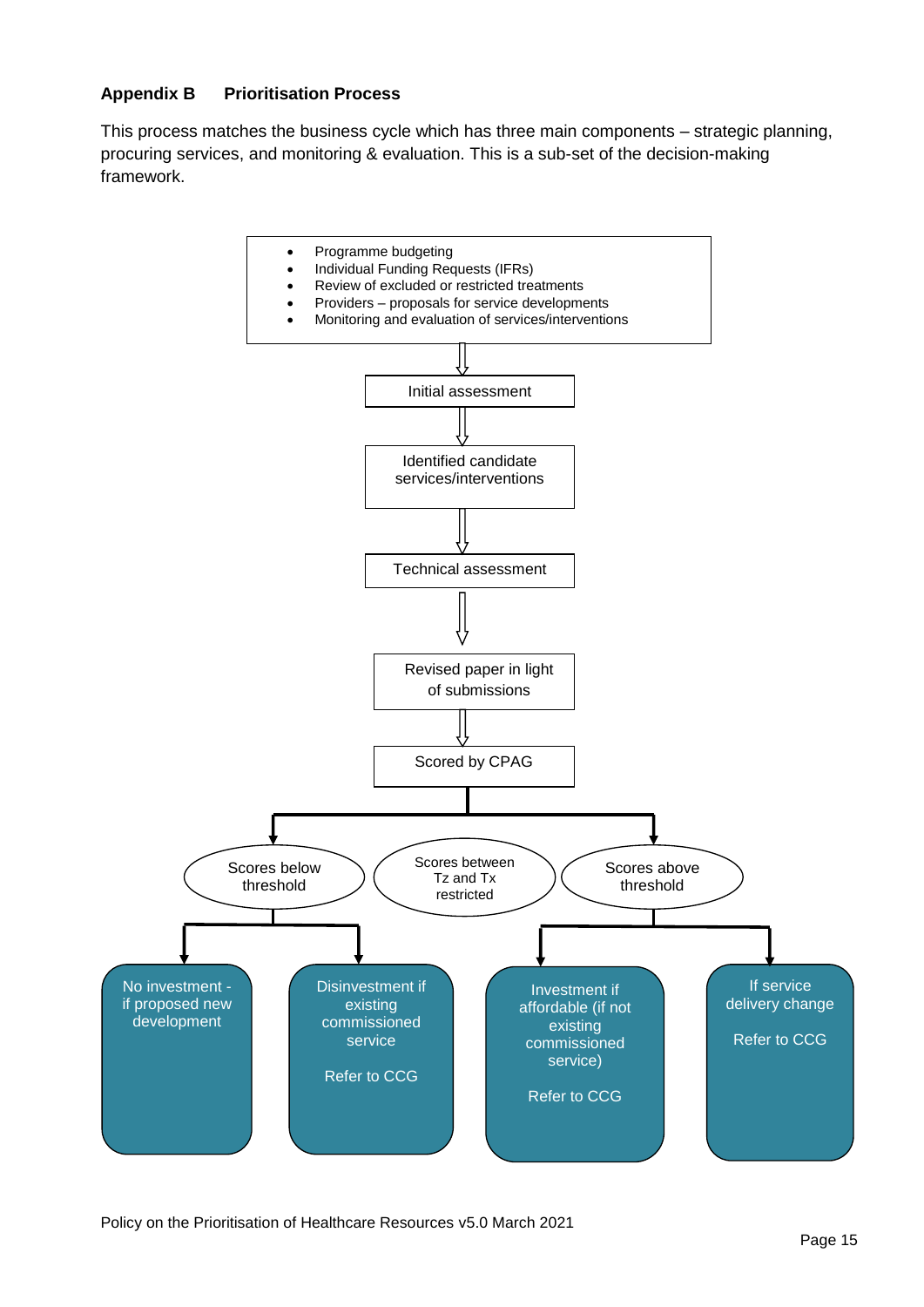# **Appendix C – TERMS OF REFERENCE (Version 1.0)**

| Name of group:           | Staffordshire and Stoke on Trent CCGs' Clinical Priorities Advisory<br><b>Group (CPAG)</b>                                                                                                                                                                                                                               |
|--------------------------|--------------------------------------------------------------------------------------------------------------------------------------------------------------------------------------------------------------------------------------------------------------------------------------------------------------------------|
| Accountable to:          | 1.<br><b>Governing Board</b>                                                                                                                                                                                                                                                                                             |
|                          | 2. An update from the action log and minutes are to be presented to CCG<br>Boards three times per year.                                                                                                                                                                                                                  |
|                          | 3. An annual report will go to the CCG's Governing Boards                                                                                                                                                                                                                                                                |
|                          | 4. Recommendations for commissioning decisions will go to Governing<br><b>Bodies</b>                                                                                                                                                                                                                                     |
| <b>Purpose:</b>          | 1. Inform strategic commissioning                                                                                                                                                                                                                                                                                        |
|                          | 2. Inform annual commissioning cycle by recommending<br>priorities<br>determined through the prioritisation process for investment and<br>disinvestment.                                                                                                                                                                 |
|                          | 3. Inform and guide the programme budget based commission programme                                                                                                                                                                                                                                                      |
| <b>Responsibilities:</b> | Manage the prioritisation framework of the Staffordshire and Stoke on<br>1.<br>Trent CCGs to inform investment and disinvestment decisions during the<br>annual commissioning cycle.                                                                                                                                     |
|                          | 2. Undertake an ongoing programme of work throughout the year providing<br>explicit advice on what healthcare interventions (including therapeutics,<br>interventional procedures, technology, healthcare, pathways and public<br>health programmes) should be the subject of investment or disinvestment<br>by the CCG. |
|                          | Review existing and new commissioning policies, specifically<br>3.<br>the<br>Excluded and Restricted Procedures Policy.                                                                                                                                                                                                  |
|                          | To consider and make recommendations on locally identified innovations<br>4.<br>or service developments. These may be identified via a variety of<br>mechanisms including:                                                                                                                                               |
|                          | 4.1 Service reviews which may be triggered nationally or locally, including<br>outcomes of care pathway planning                                                                                                                                                                                                         |
|                          | 4.2 Opportunities for improvement in productivity/efficiency recommended<br>by the NHS Institute for Innovation and Improvement where a policy<br>change (e.g. restricting/extending patient selection criteria for an<br>intervention) would be required;                                                               |
|                          | 4.3 Review of intervention(s) identified through the Individual Funding                                                                                                                                                                                                                                                  |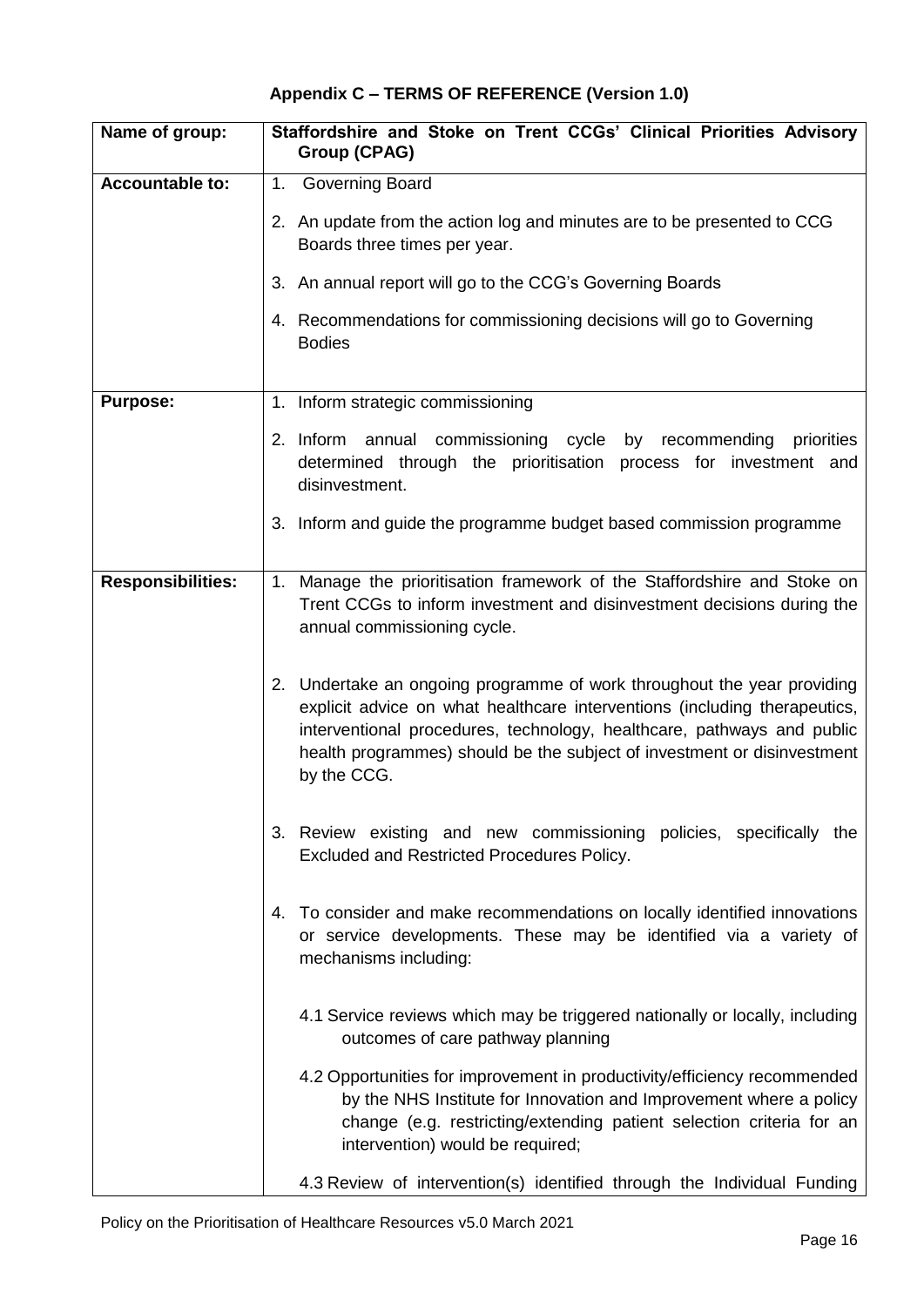|                    | Request (IFR)                                                                                                                                                                                                              |
|--------------------|----------------------------------------------------------------------------------------------------------------------------------------------------------------------------------------------------------------------------|
|                    | 4.4 Review of interventions or new treatments identified through horizon<br>scanning;                                                                                                                                      |
|                    | 4.5 Provider proposals to commission new interventions/innovations                                                                                                                                                         |
|                    | 5. Act as steering group for the programme budget based commissioning<br>programme                                                                                                                                         |
|                    | 5.1 To advise on and approve the care pathway models                                                                                                                                                                       |
|                    | 5.2 To support the creation of a ranked Staffordshire Prioritised List by<br>scoring pathways and interventions, and validating the ranking<br>through regular reviews of individual lines                                 |
| <b>Contextual</b>  | 1. Ethical considerations                                                                                                                                                                                                  |
| frameworks         | In making its recommendations and developing local policies, CPAG will<br>ensure that discussions, decision making, and articulation of the reasons<br>for the decisions are consistent with the ethical policy framework. |
|                    | 2. Prioritisation policy                                                                                                                                                                                                   |
|                    | In making its recommendations and developing local policies, CPAG will<br>ensure that discussions, decision making, and articulation of the reasons<br>for the decisions are consistent with the prioritisation policy.    |
| <b>Membership</b>  | Chair: A clinical chair and vice-chair will be appointed as appointed by the<br>membership                                                                                                                                 |
|                    | Core members:<br>Clinicians (6) one from each CCG,                                                                                                                                                                         |
|                    |                                                                                                                                                                                                                            |
|                    | <b>Consultant in Public Health</b>                                                                                                                                                                                         |
|                    | Medicines Optimisation representative                                                                                                                                                                                      |
|                    | Secondary care clinician as appointed by the group                                                                                                                                                                         |
|                    | Attendees                                                                                                                                                                                                                  |
|                    | <b>CPAG Administrator</b>                                                                                                                                                                                                  |
|                    | Quorum will be attendance by a minimum of four members which must<br>include a CCG clinician and a Public Health Consultant.                                                                                               |
| Invited to attend: | The Director of Strategic Commissioning will be invited to attend quarterly to<br>discuss the actions taken on previous scored items.                                                                                      |
|                    | CPAG may invite clinical specialists to attend as expert advisors, or they may<br>co-opt members where there are perceived gaps in knowledge but will not<br>form part of the decision making process.                     |